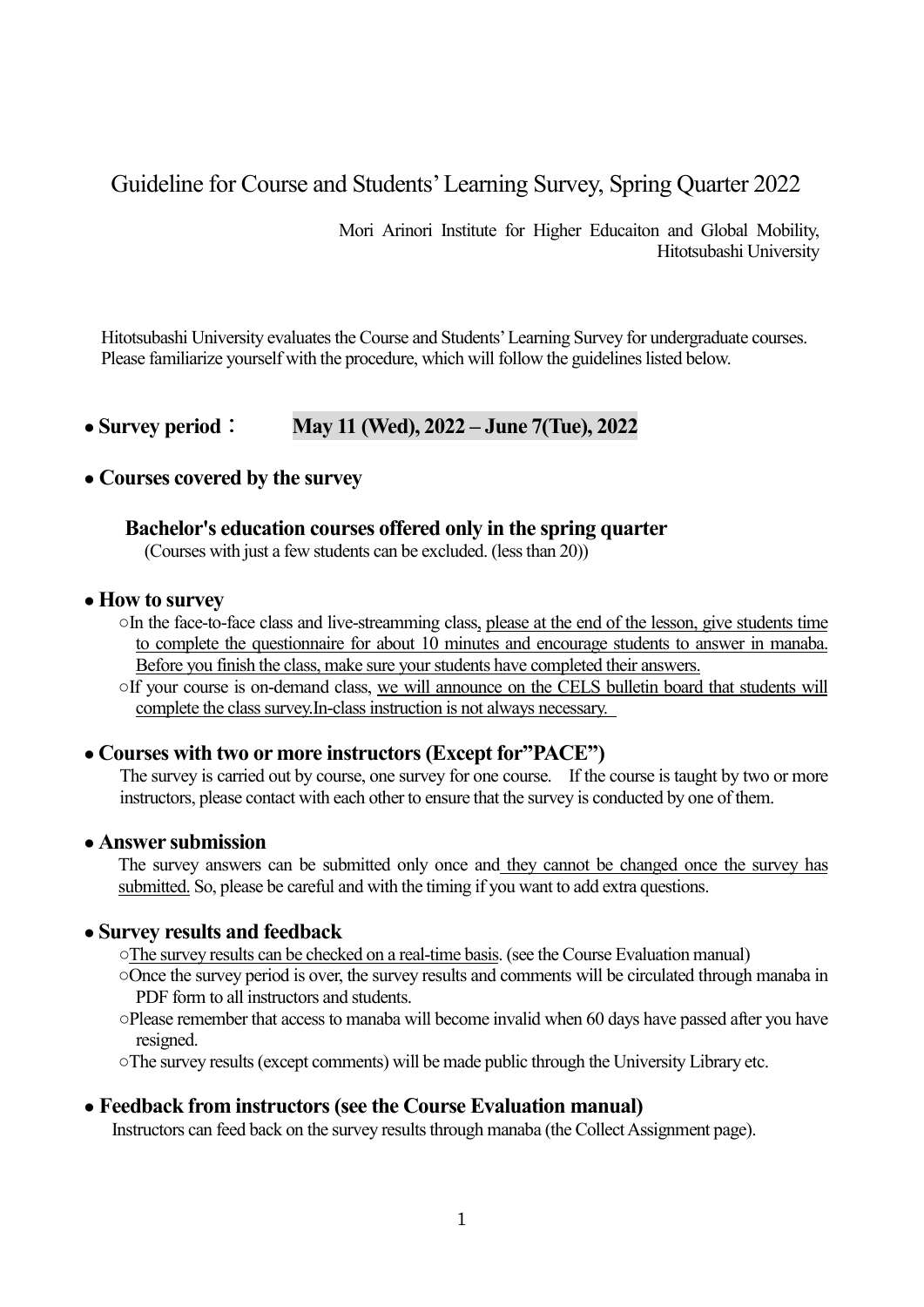### **● Questions for the survey**

| $\Omega$       | この授業のシラバスは履修登録するか判断するために十分な情報がありましたか?                                                                                 |  |
|----------------|-----------------------------------------------------------------------------------------------------------------------|--|
|                | Did the course syllabus have enough information to decide on registration?                                            |  |
| Q2             | あなたの授業への出席率はどの程度でしたか?                                                                                                 |  |
|                | What was your rate of attendance on this course?                                                                      |  |
| $\mathbb{Q}3$  | 1 回の授業に対して、平均してどのくらいの授業外学習を行いましたか?学習時間にはテキストや講義資料を読                                                                   |  |
|                | むなどの予習・復習のための時間の他に授業内容に関連した書籍や論文の読書の時間、友人や家族などとの授                                                                     |  |
|                | 業に関連した内容を話題した時間も含めてください。                                                                                              |  |
|                | How many hours did you work at home for each class? Please include time for reading books and research papers         |  |
|                | related to the course, and time to discuss content related to the course with friends and family in addition to       |  |
|                | preparation and review for each class in study time.                                                                  |  |
| $\mathbb{Q}4$  | 授業のねらいや学習目標は理解できましたか?                                                                                                 |  |
|                | Were the aims and objectives of the course clear to you?                                                              |  |
| $\mathcal{Q}5$ | 成績評価の方法と基準は明確に理解できましたか?                                                                                               |  |
|                | Did you understand clearly the methods and criteria for students grading?                                             |  |
| Q6             | 教員の説明の仕方は分かりやすかったですか?                                                                                                 |  |
|                | Did you understand clearly what the instructor said in class?                                                         |  |
| $\Omega$       | 教員が使用した教科書や教材は授業内容を理解するのに有用でしたか?教科書や教材を使用していない場合                                                                      |  |
|                | は空欄としてください。                                                                                                           |  |
|                | Did the textbooks and educational materials help to understand the content of the course? Please leave blank if there |  |
|                | is no designated textbook or educational material.                                                                    |  |
| $\Omega$       | 授業に対する教員の熱意は感じましたか?                                                                                                   |  |
|                | Do you think the instructor was enthusiastic enough?                                                                  |  |
| Q <sub>9</sub> | この授業の受講はあなたにとって意義のあるものでしたか?                                                                                           |  |
| $\Omega$ 10    | Did you find taking this course was worthwhile for you?<br>このアンケートに回答したのはいつですか?                                       |  |
|                | When did you answer this survey?                                                                                      |  |
| Q11            | 学部・研究科・エリアによる指定設問<br>教員による指定設問                                                                                        |  |
| $\Omega$ 12    | 教員による指定設問<br>学部・研究科・エリアによる指定設問                                                                                        |  |
| Q13            | ご連絡いただいた場合のみ表示<br>教員による指定設問<br>学部・研究科・エリアによる指定設問                                                                      |  |
| Q14            | 教員による指定設問<br>学部・研究科・エリアによる指定設問                                                                                        |  |
| Q15            | 教員による指定設問                                                                                                             |  |
| Q16            | 教員による指定設問                                                                                                             |  |
| Q17            | 教員による指定設問                                                                                                             |  |
| Q18            | 教員による指定設問                                                                                                             |  |
| Q15            |                                                                                                                       |  |
| Q19            | 自由記述                                                                                                                  |  |
|                | Please write your opinions on how to improve the course,                                                              |  |

# **●Additional questions by the instructor**

Instructors' personal questions also can be added Q15-Q18. Questions can be presented by writing them on a blackboard, or distributed with a handout. Please note that these questions will not be shown on the survey results, so please keep them by yourself.

### ● **Comments**

 A comment space is provided so that students can write any comments and opinions on the course, but the instructors can also indicate a specific theme on which they wish to receive feedback from the students. You may encourage students to write as many comments as possible.

If you have any further inquiries, please feel free to contact the Mori Arinori Institute for Higher Education and Global Mbility.(Yugami / Yui).

> E-mail: edu-dc.g@ad.hit-u.ac.jp Ext.: 8996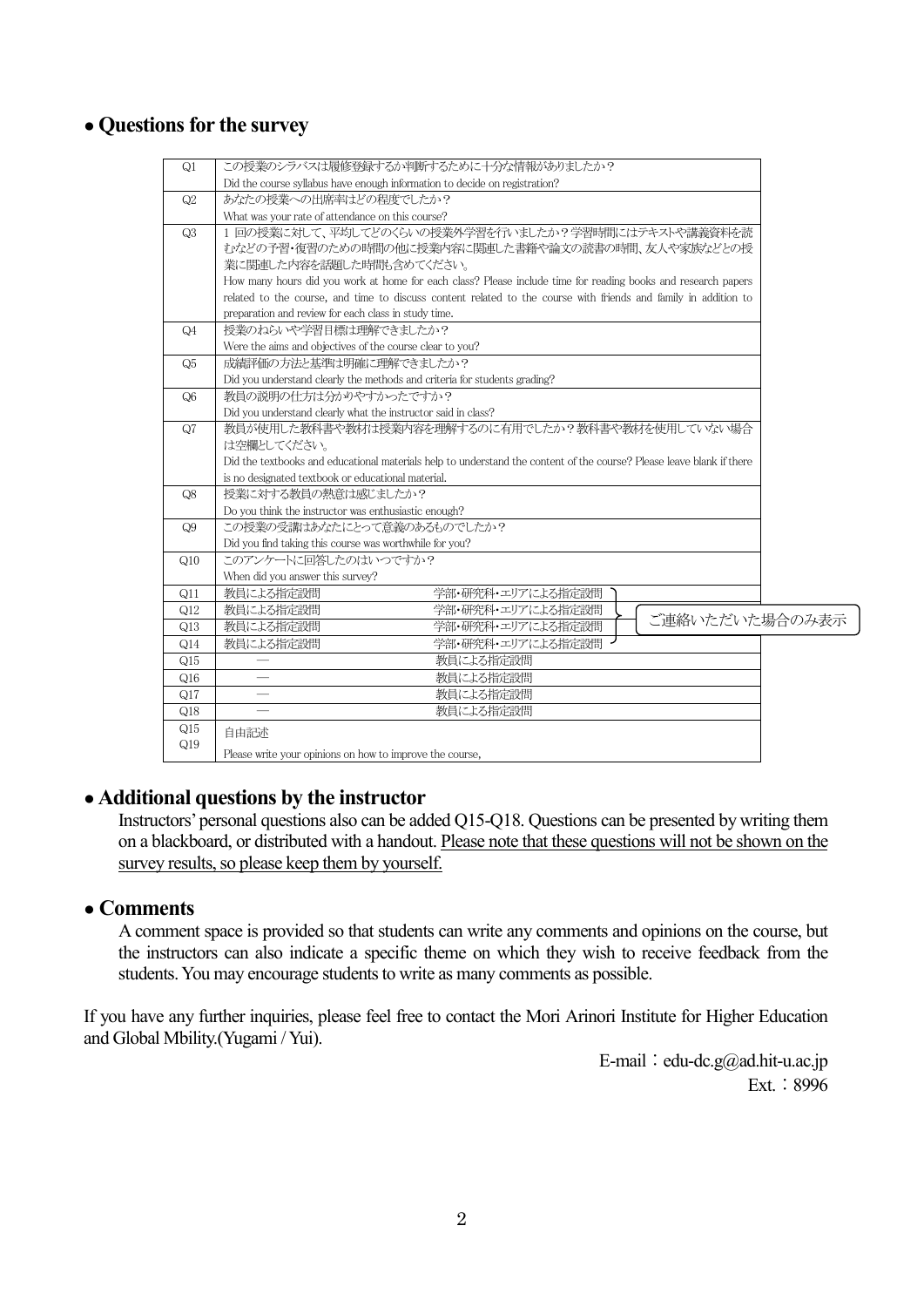### **Announcing students about the course evaluation**

―Notice to be given students prior to the date of the course evaluation―

1. At the next class, we will be doing a course evaluation on manaba. Please bring your smartphone or tablet. If you don't have one, please answer using either your own computer or the school computer (Computer Education Building, Library and East Study Room). You may answer earlier if you have time.

Our Vice President has asked me to inform you that the survey will not identify students as individuals, but please do not use offensive words in expressing your opinions."

―On the day of the course evaluation―

\*If you have more than 200 students, divide the class in two and do it for the first half in five minutes and the second half in another five minutes so that students can get better access to the web system.

\*If you don't have a tablet or if you have already answered the survey, you may leave.

- 2. Today we are doing the course evaluation on manaba. Our vice-president has asked me to inform you that the survey will not identify students as individuals, but please do not use offensive words in expressing your opinions.
- 3. First, go to the Hitotsubashi University Home Page. Then, click on Current Students and login to manaba.
- 4. Click on the course evaluation located in Specific Assignments/Surveys at the top of manaba My Page.
- 5. Select our course title from the course evaluation list in Specific Assignments/Surveys.
- 6. Click Start and answer questions.
- 7. Please be sure to click Submit to finalize your submission.

Teachers, please leave your class room after reading instructions 2 through 8.



Survey Room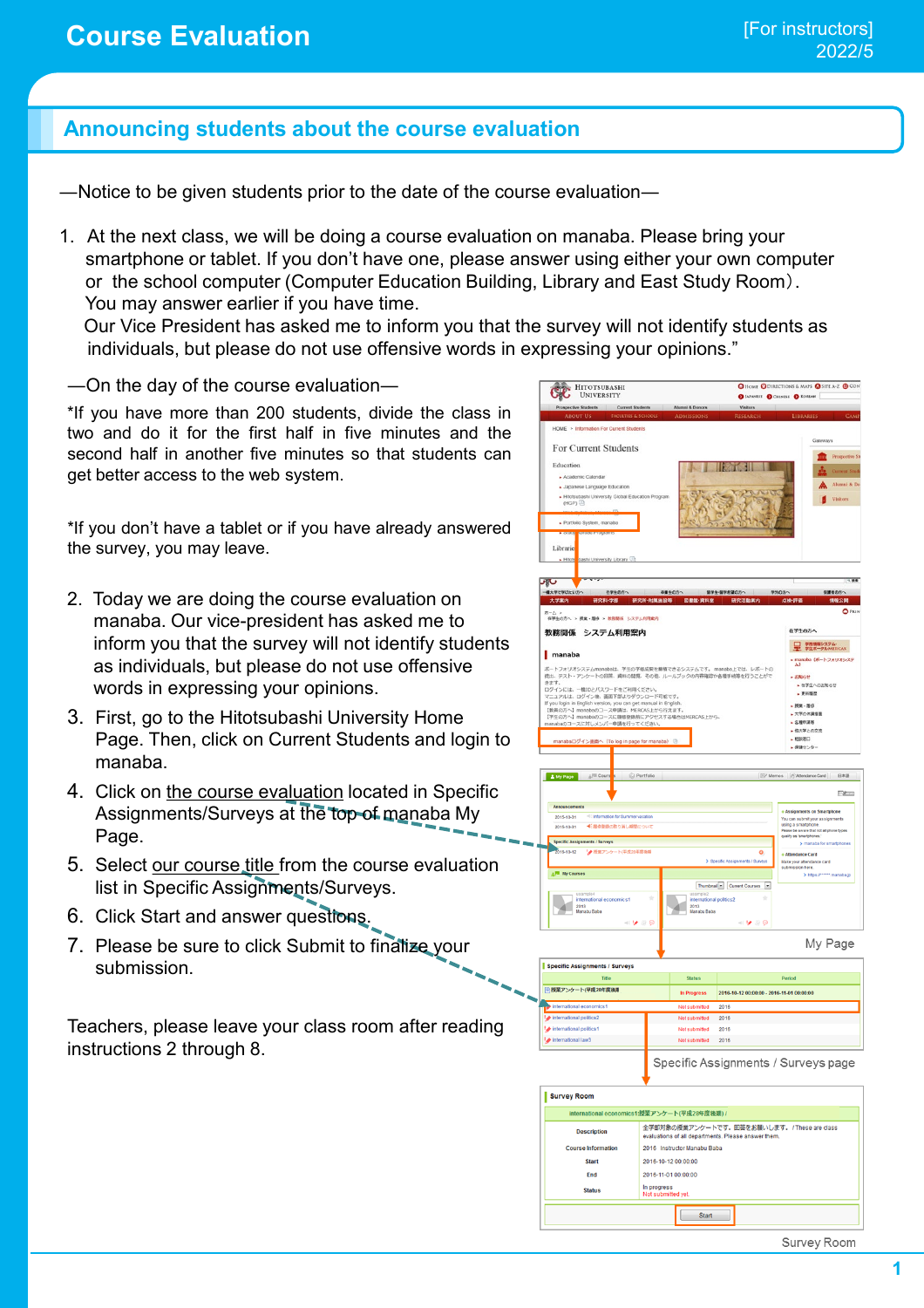# **How to check course evaluation results**

The results of a course evaluation survey can be displayed (in Excel and pie chart) real-time in the following steps:

- 1. Select a course evaluation survey you would like to check from the Specific Assignments/Surveys list in My Page.
- 2. Click a course title you would like to check.
- 3. Click **Chart** button of each survey question in the Collect Assignments/Surveys page. The result of each question will be displayed in a pie chart. To download the source data, click **Download results**.

### 【Note】

 $\checkmark$  In My Page, up to 5 latest assignments will be listed. If you would like to check all the past assignments, please click **Specific Assignments/Surveys** link under the latest assignment list.

### 【Caution!】

- $\checkmark$  The source data which the instructor can download doesn't include any personal information (e.g. User IDs, names and Student ID).
- $\checkmark$  To display the latest survey results, refresh the Collect Assignment page.



international law:

Specific Assignments / Surveys

 $2016$